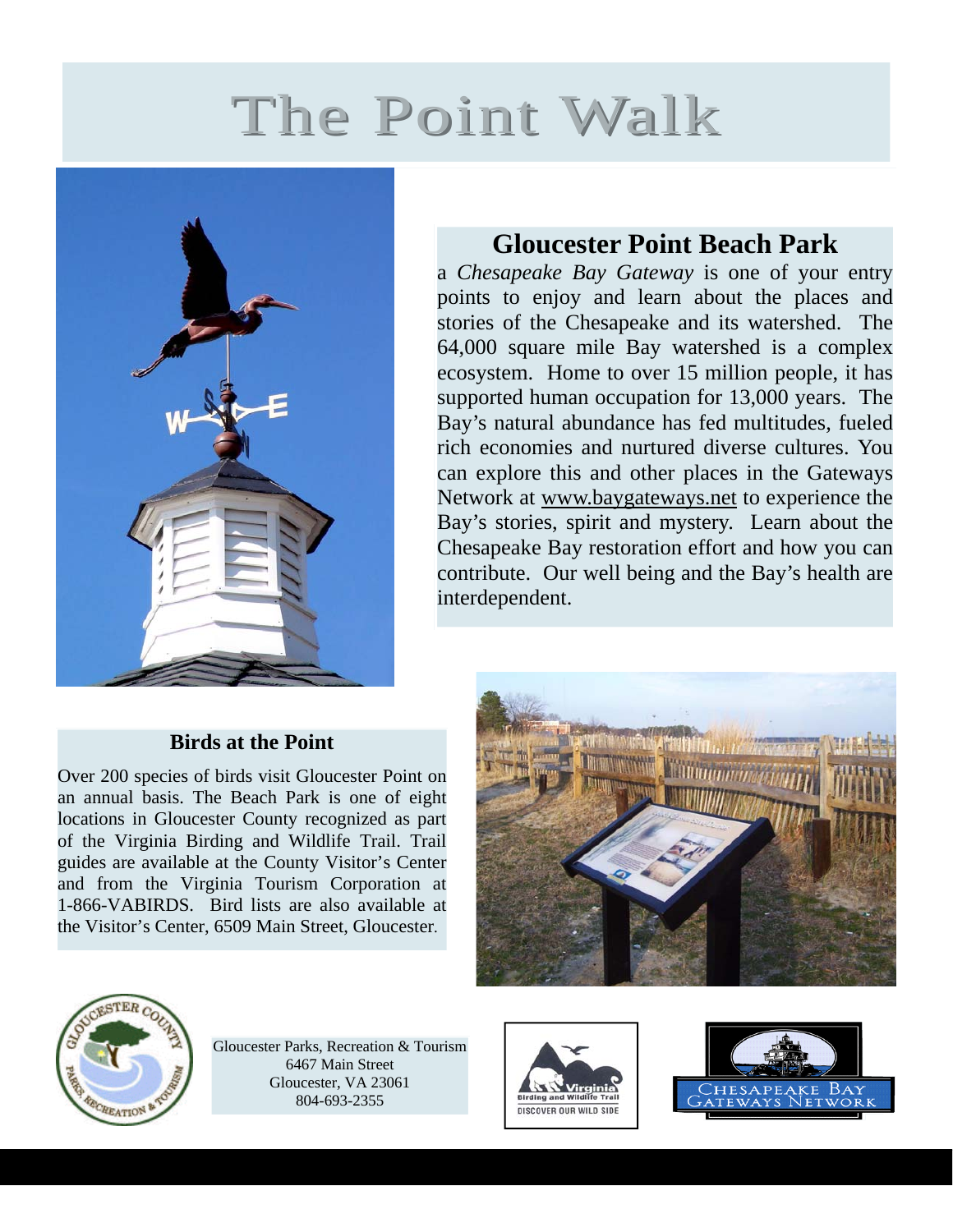

## **The Bay**

The Chesapeake Bay is America's largest estuary. An *estuary* is a mixing bowl of fresh & salt water & provides a nursery for hundreds of species of wildlife. Over 2,700 species of plants &

animals make the Bay home & more than 15 million people live along its shores & tributaries.

It is nearly 200 miles long with a water area equal in size to the states of Rhode Island Delaware combined (2,500 square miles). The Bay drains additional land equal to the combined area of the states of Virginia & West Virginia (64,000 square miles). The watershed includes Delaware, District of Columbia, New York, Maryland, Pennsylvania, Virginia & West Virginia.

The Chesapeake is one of America's most important waterways. Shipbuilding & other heavy industry has been located here since Colonial times. The Bay has provided a food source since before the American Indians & we continue to enjoy its bounty today. Agriculture has flourished from the days when tobacco passed through Gloucestertown, utilizing the waterway for sea borne transportation of products. Coal, mined in the Appalachian Mountains, is transshipped through Norfolk & Newport News to countries throughout the world. Over 90 million tons of imports & exports pass through the Bay's major ports in Baltimore & Hampton Roads annually. Nearly 50 military establishments, representing every branch of service, are located in the region.

Tourism provides another important modern industry around the Bay. Recreation pursuits of bird watching, fishing, hunting, boating & camping are popular throughout the area. Historic sites such as Jamestown, Williamsburg, Yorktown, Washington DC, Baltimore, Antietam, Gettysburg & Appomattox are all within the reaches of the Chesapeake Bay.

Tremendous forces have been at work changing the Bay. The impact of human influence has not always been positive & recent efforts to improve the Bay is the mission of numerous government  $\&$ public organizations. *Save the Bay* should be the rallying call of all citizens.

#### **1 \* Virginia Institute of Marine Science**

VIMS is a unique establishment in Virginia. Its threepart mission is to provide education, research & advisory services to the marine science community.

VIMS is one of five graduate schools of the College of William & Mary. The facility here at Gloucester Point is the main campus with satellite facilities located on the Eastern Shore & on the Rappahannock River.

The Gloucester Point campus is located on the heights

above the beach & on the up-river side of the Coleman Bridge. Because of continuing research, most facilities are closed to the public, though Open House & educational activities are held during the year.



VIMS' research extends from inland watershed to open ocean with emphasis on coastal & estuarine science. Major research units include the Aquatic Breeding Center, the Center for Coastal Resources Management, the Chesapeake Bay National Estuarine Research Reserve & the Sea Grant Marine Advisory Program.

Scientific information is provided to the government  $\&$ public at all levels about management & conservation issues. Services have found audiences well beyond the borders of Virginia in the national & international arenas.

#### **2 \* Beach Grasses Save Dunes**



Though the dune along Gloucester Point Beach is relatively small, it helps prevent tides from flooding park facilities. Vegetation holds the sand in place  $\&$  is critical to maintaining the stability of the dune. In 2003, Hurricane Isabel's storm surge completely removed the dune & buried any vegetation on the beach, except a few small Red Cedar

(Juniperus virginiana). Following the storm, sand that had washed up into the park was used to restore the dune & American Beach Grass (*Ammophila breviligulata*) was planted. Beach grass is capable of flourishing in poor soil with a high salt content  $\&$ survives being continually buried by sand. The plant sends out rhizomes (underground stems) where new shoots form. A single beach grass plant can spread horizontally up to ten feet annually.

When replanted by volunteers in March of 2004, the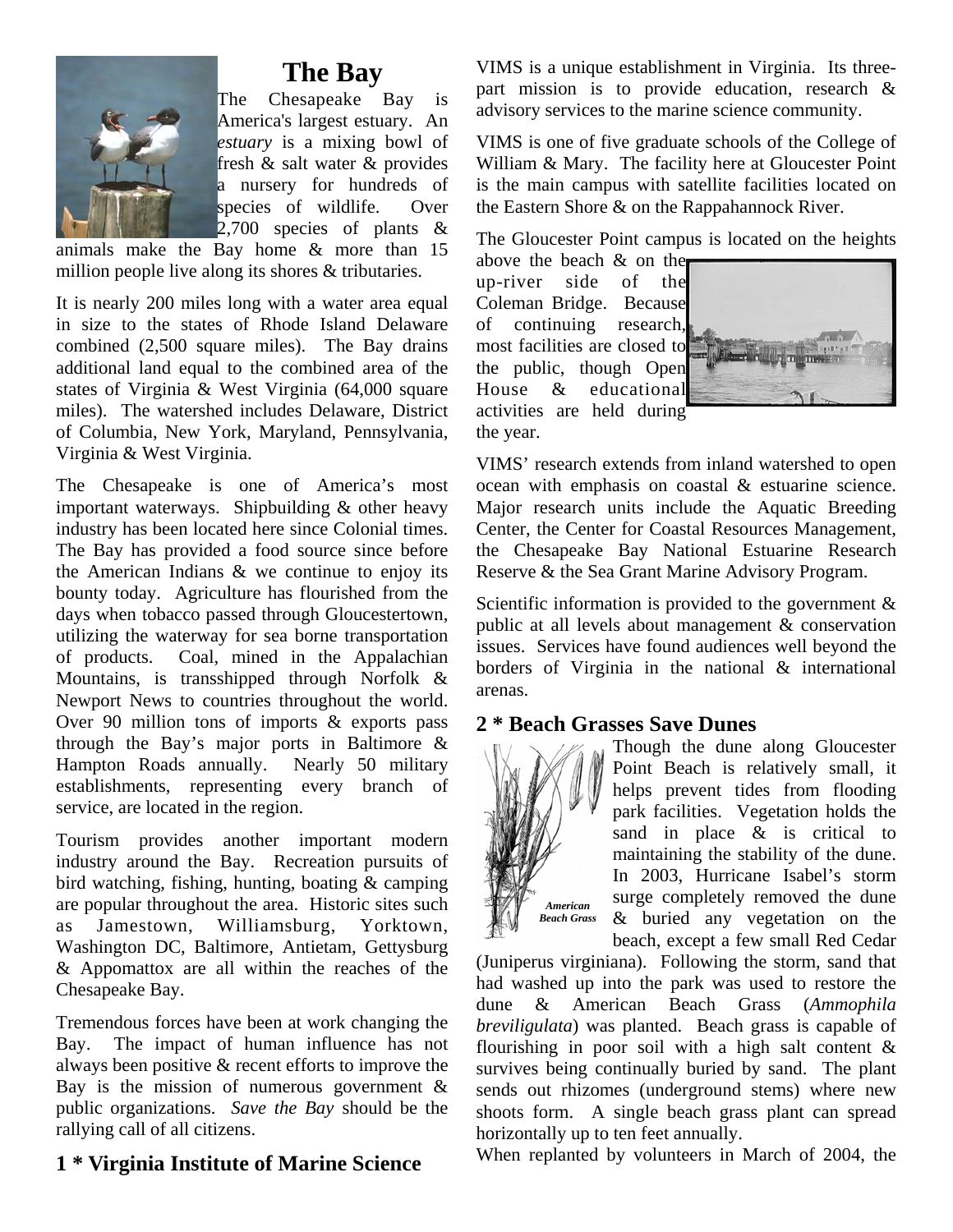beach grass was the only vegetation visible on the dunes. Sand fencing was erected to protect the new grass areas during its formative stage. Several other plant species, including blackberry (Rubus allegheniensis), Queen Anne's Lace (Daucus carota) & prickly pear cactus (Opuntia erinacea), emerged on the dunes.

#### **3 \* Mother Nature Comes Calling**

Gloucester County is subjected to numerous storms throughout the year — the most destructive of which are low pressure systems with their counter clockwise wind rotation. The Tidewater area can experience a "Nor'easter" at anytime of the year, when the center of the low stays off shore. The strong winds from the northeast can be particularly destructive to east facing beaches, including Gloucester Point. The fetch (the distance the wind



can blow unimpeded) is nearly 30 miles for easterly winds at the Point. Shore erosion is common during a Nor'easter.

The most powerful North Atlantic low-

pressure systems, hurricanes, generally form in the warm waters of the tropics. Hurricane season in Virginia is June 1 thru December 1. Destruction from these systems comes from flooding, high winds, beach erosion & the storm surge. Storm surge occurs when the water is pushed toward shore by the wind & increases the level of normal tides.

destruction in Tidewater was significant due to heavy rains & in the case of Gloucester Point Beach, the storm surge. Longtime residents



compared the destruction caused by Isabel with the Chesapeake-Potomac Hurricane of August, 1933, when the storm surge was recorded at nearly 10 feet above normal low tide. Isabel's surge was only a couple of inches less than the 1933 level. In the National Weather Service's post-storm report, it was noted that Isabel *"…will be remembered for the greatest winds & storm surge in the region since Hazel in '54 & the 1933 Chesapeake-Potomac Hurricane, the most extensive power outages ever in Virginia & permanent change to the landscape from the fallen trees & storm surge*."

#### 4 \* **Underway—the Only Way**

The Coleman Bridge is transited often by US Navy & Coast Guard ships enroute to the Yorktown Naval Weapons Station & Cheatum Annex of the Naval Supply Depot. The vessels primarily load & unload ammunition while along side the "U" shaped pier at the Weapons Station. Commercial traffic proceeds to the paper mill in West Point.

The Naval Weapons Station was established in 1918, comprises over 20 square miles of York County, & shares 14 miles of York River waterfront with the National Park Service. It was the largest naval

| Historically, nine out<br>hurricane<br>of<br>ten                                                                                                               | <b>Class</b>                                                                                                                                                                                                                                                                                                                                                                                               | Length | <b>Speed</b> | <b>Crew</b> | <b>Built</b>  | Weapons                                              | <b>Mission</b>           |
|----------------------------------------------------------------------------------------------------------------------------------------------------------------|------------------------------------------------------------------------------------------------------------------------------------------------------------------------------------------------------------------------------------------------------------------------------------------------------------------------------------------------------------------------------------------------------------|--------|--------------|-------------|---------------|------------------------------------------------------|--------------------------|
| victims lose<br>lives to storm surge.<br>Modern<br>weather Burke<br>forecasting<br>greatly reduced<br>loss of life<br>tropical storms in the<br>United States. | their Ticonderoga<br>(Cruiser)                                                                                                                                                                                                                                                                                                                                                                             | 563'   | $30+$        | 374         | 1981-94       | 2–5" guns, CIWS, Standard<br>Missile, Harpoon        | ASUW, AAW,<br><b>ASW</b> |
|                                                                                                                                                                | has (Destroyer)                                                                                                                                                                                                                                                                                                                                                                                            | 504'   | $30+$        | 341         | 1991-         | 5" gun, CIWS, Standard Missile,<br>Tomahawk, Harpoon | AAW, ASUW,<br><b>ASW</b> |
|                                                                                                                                                                | the Spruance<br>from (Destroyer)                                                                                                                                                                                                                                                                                                                                                                           | 563'   | $30+$        | 353         | 1975-82       | 5" guns, CIWS, Harpoon                               | <b>ASW</b>               |
|                                                                                                                                                                | Perry (Frigate)                                                                                                                                                                                                                                                                                                                                                                                            | 445'   | 29           | 215         | 1976-88       | 76 mm, Standard Missile, Harpoon                     | <b>ASW</b>               |
| 18.<br>September<br>On<br>2003, Hurricane                                                                                                                      | LSD (Dock)<br>Landing Ship)                                                                                                                                                                                                                                                                                                                                                                                | 609'   | $20+$        | 854         | 1983-98 CIWS  |                                                      | Amphibious<br>Warfare    |
| Isabel (a category 2 Hamilton<br>storm) made land fall (WHEC)                                                                                                  |                                                                                                                                                                                                                                                                                                                                                                                                            | 378'   | 28           | 174         | 1967-72       | $176 \text{ mm}$                                     | LE, SAR                  |
| on the Atlantic Coast. Bear (WMEC)                                                                                                                             |                                                                                                                                                                                                                                                                                                                                                                                                            | 270'   | 20           | 100         | 1984-90 76 mm |                                                      | LE, SAR                  |
| Though the<br>higher<br>winds,                                                                                                                                 | Storm Definitions of weapons and missions: Guns-5" or 76 mm (3"), Standard Missile-anti-air missile, Harpoon-ship to ship mis-<br>had lost some of its sile, Tomahawk—ship to shore long range missile, CIWS—Close in Weapons System (Gatlin gun or missile system), AAW—Anti<br>-air Warfare, ASUW—Anti-surface Warfare, ASW—Anti-submarine Warfare, LE—Law Enforcement, SAR—Search and<br>the<br>Rescue. |        |              |             |               |                                                      |                          |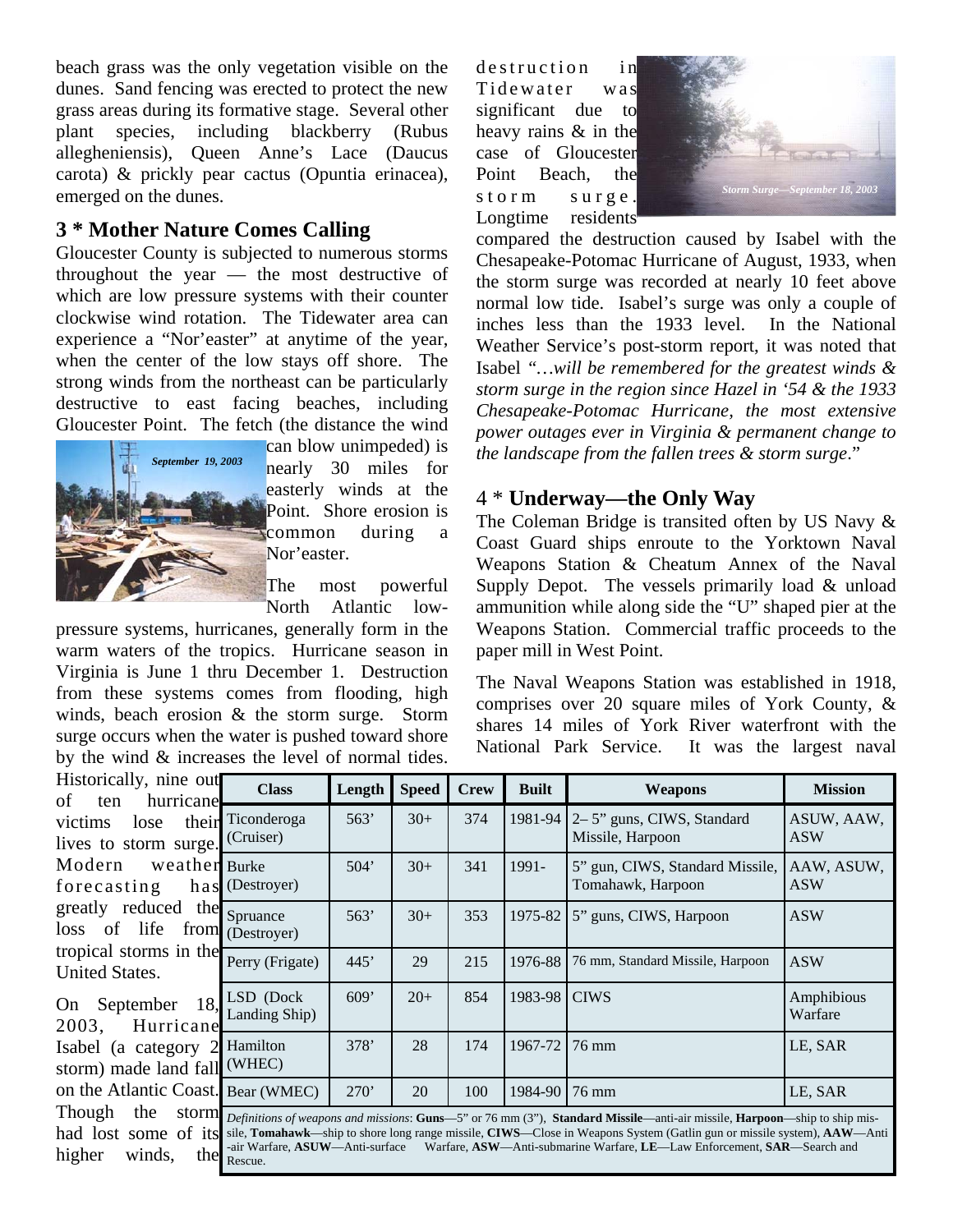installation in the world when established. The Station provides logistics, technical, supply & related services to the ordnance of the US Atlantic Fleet, Coast Guard & some foreign naval vessels. A 1998 consolidation of units also brought the Naval Supply Center at Cheatum Annex, further up river, under the Commanding Officer of NWS which now hosts 25 commands.

Perhaps you will see one of these ships transiting the bridge. Most common visitors are Ticonderogaclass cruisers, Arleigh Burke-class guided missile destroyers, Spruance-class destroyers & Perry-class frigates — all used to protect shipping against warships, submarines & enemy aircraft; various amphibious dock landing ships — used to land Marines on foreign shores; & Hamilton-class high endurance & Famous-class medium endurance Coast Guard cutters — used for offshore patrols for homeland security — intercepting drugs, aliens & other threats as well as military, search & rescue missions & humanitarian operations.

#### **5 \* View from the Point**

From this point, you can view the York River from



the Cheatum Annex on the right (up river) through the Y o r k t o w n waterfront to the mouth of the Chesapeake Bay on the far left. Points of interest in a

counter-clockwise direction beginning on the extreme right:

Cheatum Annex (Naval Supply Depot) Naval Weapons Station Coleman Bridge Yorktown Waterfront Victory Memorial Coast Guard Training Center & Navy Fuel Pier Dominion Virginia Power Plant British Petroleum Refinery Goodwin Islands Preserve Chesapeake Bay Guinea Point Sarah's Creek

Virginia Institute of Marine Science The York River has a deep natural channel. The Point has diurnal tides — meaning that on a normal day, we will observe two low & two high tides.

Dangerous currents are created as the water in the broad expanses of the river above & below the Coleman Bridge funnel through the narrow gap between the Point & Yorktown. The movement of water can be observed as it eddies around the abutments of the Coleman Bridge.

#### **6 \* Harvesting Nature's Bounty**

Since before the arrival of European settlers, residents of Gloucester have been harvesting the bounty of the Bay. The Bay is home to over 2,700 species of plants

& animals. Species of commercial interest are blue crabs, oysters, clams & numerous fin fish.

Improvements in fishing techniques, manmade changes

to the watershed, natural diseases & other factors have changed the complexion of the Bay & the life led by the watermen.

*Skipjack* 

Besides a source of food, oysters (filter feeders) are critical to the health of the Bay. In Colonial times, oysters could completely filter all the water in the Bay in three to four days, today it takes a year. Around 1900, over 17 million bushels of oysters were harvested in Maryland & Virginia annually. By 1993, the total harvest was less than 200,000 bushels. The decrease in filtration has increased the development of zooplankton & their predators, jellyfish. This change to the Bay, the loss of oysters, is painfully obvious to many beach swimmers during the summer if they encounter jellyfish.

With a population of more than 15 million people in the watershed, the resilience of the Bay has been severely stressed. The states in the watershed have committed to improve the quality of the Bay through the Chesapeake Bay Act. Pollution from human & animal waste products & fertilizers are two areas of particular concern in efforts to restore the Bay. Guidelines for the reduction of pollutants have been developed in conjunction with state  $\&$  local authorities. The proper use of fertilizers, restoration of wetlands & establishment of riparian buffers (trees & shrubs along



stream banks) will provide tremendous benefits to local areas & the entire Chesapeake Bay system.

**7 \* What Wetlands Do For You...** 

The wetlands of the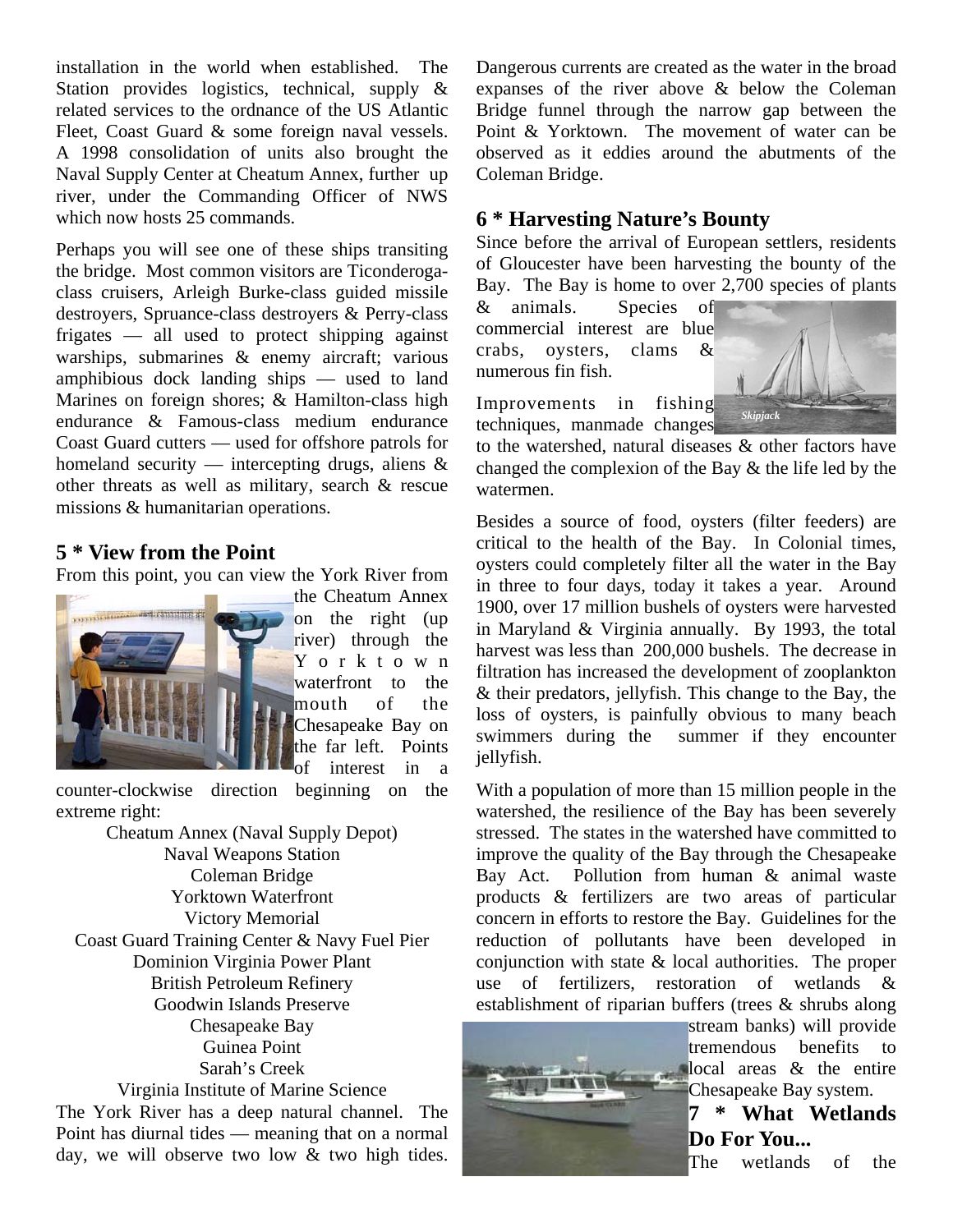Chesapeake Bay are Mother Nature's nursery.



The balance of water, soil, plants  $\&$  animals worked together for centuries to develop the Bay that European explorers found at the end of the sixteenth century. Europeans, & then Americans have strived since the 1600s to control & exploit the Bay & its watershed. Human actions, land use & expanding population have pressed the natural resources of the area to the limit.

Wetlands in the York River basin are primarily marshes. The dominant visible plants are grasses, while trees dominate swamps. Critical to all wetlands is what is happening along the bottom, an area we may only see at a low tide.

Bottom dwelling (Benthic) communities feed on decaying plant material from the marsh & then provide food for many other species — including commercially important ones such as blue crab, spot & croaker. Benthic communities also mix the sediment & filter the water as they burrow & feed. This "bioturbation" process helps degrade pollutants. The abundant food supplied in the wetland cord grass marshes is frequently used by wildlife & shorebirds, like the Great Blue Heron. Permanently flooded "sub-aqueous" areas are also important components of the estuarine ecosystem. These sand & mud flats are the preferred habitat for a variety of bottom-dwelling animals including clams, mussels, snails & worms.

Manmade wetlands, like the VIMS Teaching Marsh, function similar to natural wetlands but are easily viewable. Fresh water enters the marsh from the bridge retention pond  $&$  eventually mixes with the salty waters of the York River. The rocks stabilizing the channel banks allow the water/mud/ sand solution from the tidal inundation to slowly dewater over time & prevent solids from reentering the York River through runoff.

*Wetlands are truly an important asset to our ecosystem!* 

#### **8 \* Virginia's First Shots in the Civil War**

It was recognized that Gloucester Point was one of the keys to Virginia's riverine defense. The Point had been continuously fortified since 1667 when a fort was built on the heights to repel expected Spanish & Dutch attacks. With the weapons of the time, this narrows in the York River protected the approach to both Richmond & the upper York River from naval assault.

About three weeks after the shelling of Fort Sumter in South Carolina, the first shots of the Civil War in Virginia were fired at Gloucester Point. On May 3, 1861, the Union vessel *USS Yankee* sailed up the river to investigate activity on the Point. It 'demonstrated' against the Confederate forces fortifying the site. The Richmond Howitzers stationed at the Point returned fire & the *Yankee* withdrew to the mouth of the river. The First Battle of Manassas, which many people recognize as the opening action of the war in Virginia, did not happen until July 21, 1861.

Three weeks after the *Yankee* incident, on May 23,

1861, Gloucester County voted with other Virginians to secede from the Union. The vote tally was 860 to 1 in favor of secession.

In 1862, Union forces were massing for a



march on Richmond. General Magruder, of the Southern army, formed a defensive line from Yorktown to Williamsburg, with batteries at Gloucester Point, to protect his left flank. When the rebel forces withdrew toward Richmond in early May, Union forces occupied the fortifications & held them throughout the war. Hot air balloons were used for the first time during this action, by both forces, in a surveillance role. Union forces were content to occupy the Point & no significant movement was made into the rest of Gloucester County. Small skirmishes throughout the county continued until the end of the war on April 9, 1865.

Portions of Civil War era fortifications are still visible at Tyndall's Point Park & on the VIMS property. A monument to Gloucester's Civil War dead is located in the Colonial Court Circle, Main Street.

#### **9 \* Freedom is Won**

The Battle of Yorktown was the final military action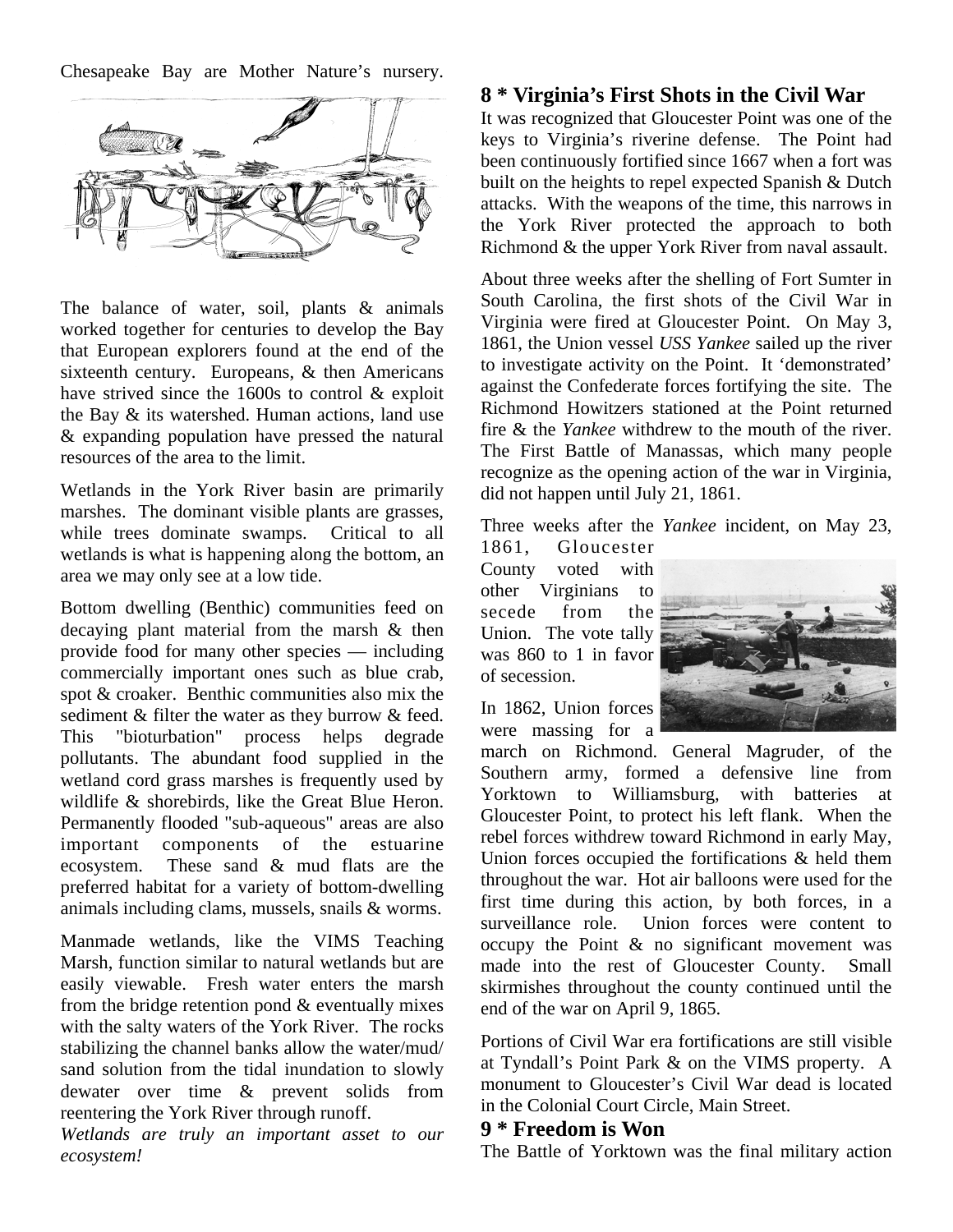of the American Revolutionary War. The first



engagements of the W ar were at Lexington & Concord in April of 1775. Following the June, 1776, Battle at Bunker Hill, George Washington was

named the commander of the American Army. After five years of fighting in New Jersey, New York & Massachusetts, the British changed their focus to the southern front of South Carolina early in 1780. After a series of battles & military setbacks, Lord Cornwallis, the British commander, withdrew north to Virginia. His army of approximately 7,500 men settled in Yorktown, with a contingent at Gloucester Point, to await support from New York. The French fleet, under the command of Comte De Grasse, fought the British relief fleet off Cape Henry (Virginia Beach) beginning on September 6, 1781. Though the actual battle, ending on September 8, was a draw, the French retained control of the entrance to the Chesapeake Bay & the British ships retired to New York, unable to provide reinforcements or evacuation for Yorktown. General Washington brought his forces from the New York area & the combined American & French army began a siege of Yorktown on October 7, 1781.

During the siege of Yorktown, a French force supported by colonial militia (nearly 3,000 men) encircled British forces lead by Colonel Tarleton at Gloucester Point. One significant engagement took place on October 3, 1781, when the British forces conducted a food gathering mission into Gloucester County, were overtaken by an Allied force & the 'Battle of the Hook' followed. During the battle, Colonel Tarleton was nearly captured when his horse was killed. The skirmish, which took place a couple of miles north of here, was the largest cavalry battle of the war. The bottling up of British forces at the Point & siege in Yorktown, cut off Cornwallis' supplies of food for both men & horses.

General Cornwallis had hoped to evacuate his troops in Yorktown through the Point, but a strong storm during the night, made ferrying the troops  $\&$ escape impossible. With only a portion of his troops in Gloucester & day breaking, he decided to consolidate in Yorktown. Two days later, he was forced to surrender his forces & inform General Clinton of his action.

"*I have the mortification to inform your Excellency that I have been forced to give up the posts of York & Gloucester & to surrender the troops under my command, by capitulation, on the 19th instant, as prisoners of war to the combined forces of America & France."* Lt. General Charles Marquis Cornwallis

#### **10 \* To Get to the Other Side**

Since Colonial times, travel across the York River at Gloucester Point has been an important part of daily life — during peace & in war. Nathaniel Bacon crossed the York at this point during his rebellion against the Royal Governor in 1676 & Lord Cornwallis intended to evacuate his forces in Yorktown across these narrows in 1781.

A 1930s AAA guide for travel from Canada to Florida

via Washington, Yorktown & Virginia Beach, identifies Federal Route 17 as one of the main arteries of North-South travel. It lists over 30 points of interest along the

route. The guide also



*Gloucester Point Ferry Terminal—1940* 

provides a schedule for the Gloucester-Yorktown Ferry. The ferry ran every half hour between the hours of 8 AM & 10 PM. The fee was \$.50 for car & driver & \$.15 for each additional passenger.

Until the middle of the twentieth century, ferries were



the only method of making the transit. In 1952, the two-lane Coleman Bridge was opened to traffic. When built, it was the

longest double swing bridge (3,750 feet) in the world & is still the longest in the United States. A toll of \$.50 was collected from 1952 until 1989. The bridge served for more than forty years before being expanded when traffic loads had reached more than twice the bridge's design capacity. A replacement